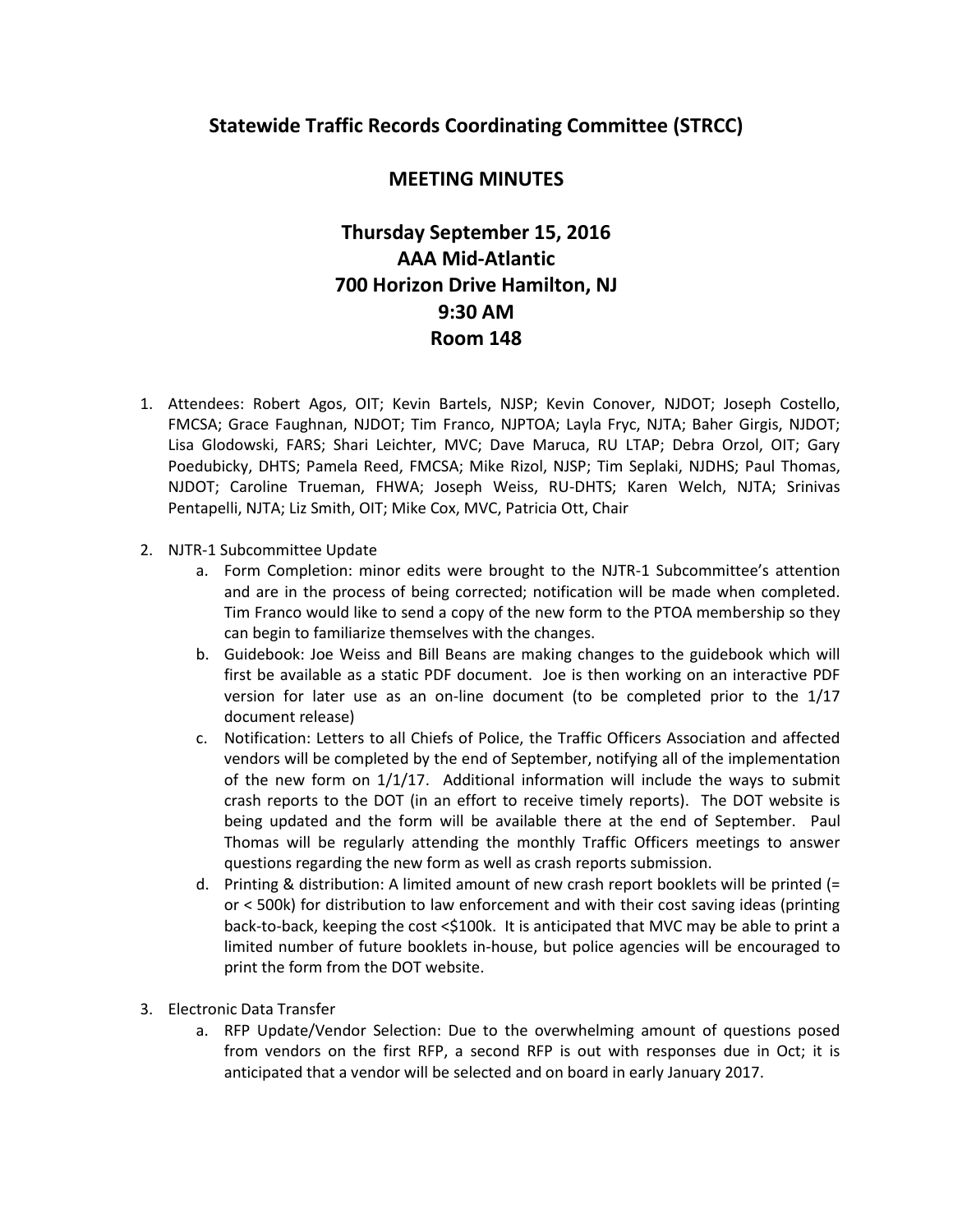- 4. Current Project Updates
	- a. DHSS: about 260 EMS agencies are currently on board with the new electronic reporting system, which represents about 50% of all 911 agencies, but 70% of the reports; smaller agencies are yet to join, but DHS is providing assistance when requested. DHS averages about 97k records per month, with NJ in the top 10 states in records collection. Of the 1.5 mil 911 calls per year, DHS collects about 1.2 mil. DHS is aiming to complete all agencies by January, 2107.

Tim expressed that Senior Management within DHS may not recognize the value of data collection within the EMS community and its effect in the larger traffic records environment. It was suggested and agreed that a letter of support from the STRCC outlining the need for this data in the larger context would benefit Tim's efforts to continue data collection. Caroline Trueman suggested that there may be significant value if the DOT looked at linking critical EMS sights through their records with crash sites and efforts supporting the SHSP.

5. Traffic Records Assessment: NJ is scheduled for their 5-year Traffic Records Assessment in February 2017. Gary Poedubicky is currently recruiting agency members to participate in the on-line assessment, which should take between 2-3 months. Once agency reps are identified Pat Ott will provide the questions and answer any questions regarding the process for the TRA.

Caroline Trueman asked that part of the STRCC meetings be dedicated to reviewing the TRA process and findings and provide a forum for discussion and the process. A preliminary discussion will take place at the STRCC March 2017 meeting and a more in-depth discussion of the findings will take place at the June 2017 meeting.

- 6. Open Discussion Agency Highlights
	- a. Pat Ott was asked by the Delaware Valley Regional Planning Commission's (DVRPC) Regional Safety Task Force (RSTF) to again discuss the possibility of the STRCC adopting a definition for Aggressive Driving. NJ currently does not define this term in statute; Careless and Reckless Driving are defined in state statute and are referred as possible contributing factors to aggressive driving.

Discussion regarding formal adoption, similar to PennDOT, resulted in the STRCC stating that current statutes were adequate to define aggressive driving behavior at this point in time.

- b. The FHWA is offering a free webinar entitled "Data-Driven Safety Analysis " on September  $27<sup>th</sup>$ , 2016. A handout was provided and Pat Ott will send an electronic version to the Committee.
- c. AAA is hosting a one-day seminar on October  $18<sup>th</sup>$ , "Roadmap to Safety" at the Hamilton Facility:

<https://www.eventbrite.com/e/aaa-roadmap-to-safety-tickets-27576581297>

- d. The DHS Annual Conference will be November 16-19<sup>th</sup> in Atlantic City; members who wish to distribute information should see Tim Seplaki
- e. NJSP is looking to hire a staff member for FARS and if you have any suitable candidates, contact Mike Rizol.